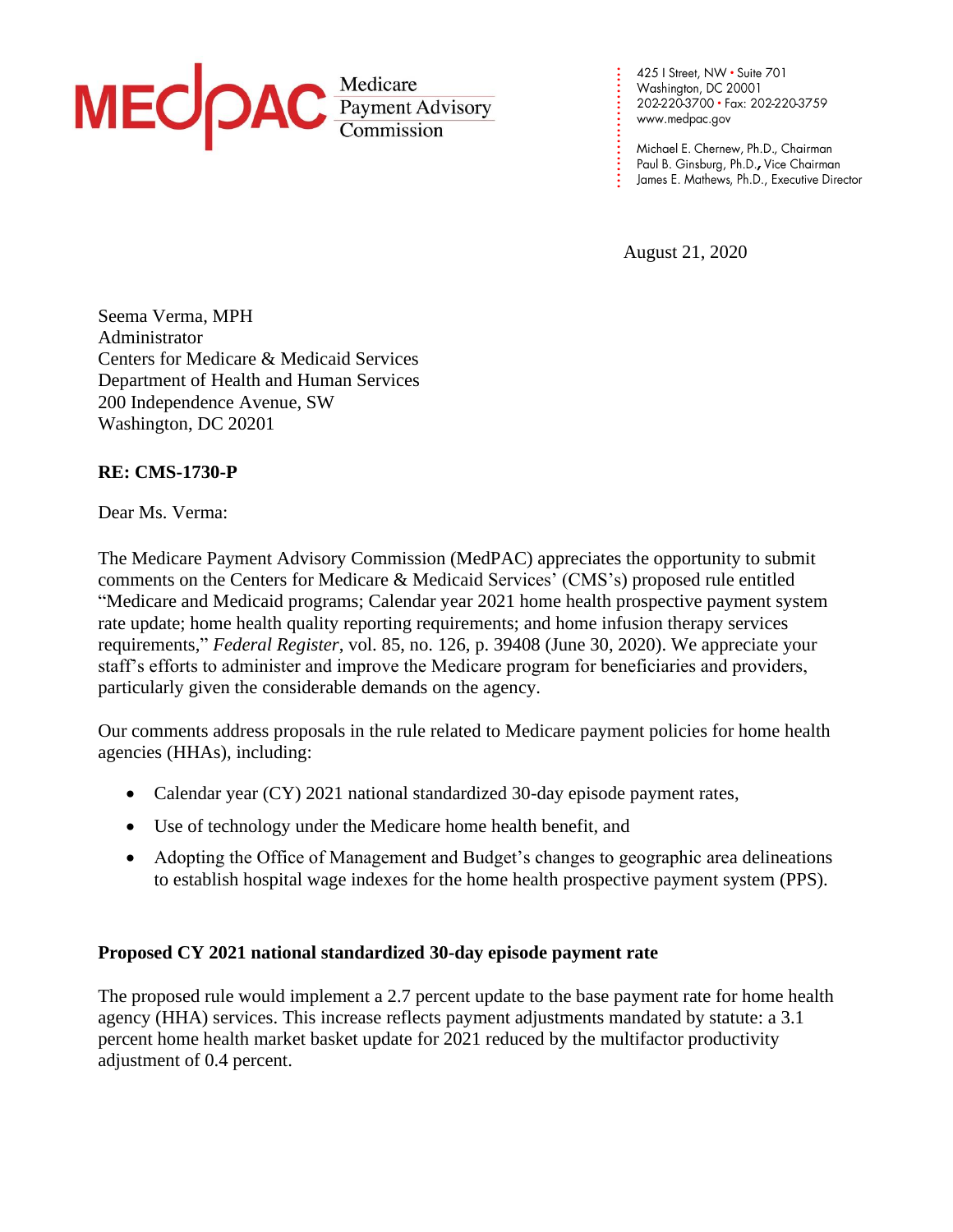#### *Comment*

The Commission recognizes that CMS must provide the statutorily mandated payment update, but we note that this increase is not warranted based on our analysis of payment adequacy. In our March 2020 report to the Congress, the Commission found positive access, quality, and financial indicators for the sector, with margins of 15.3 percent for freestanding HHAs in 2018.<sup>1</sup> A payment update of 2.7 percent likely will raise agency margins even higher, widening the gap between Medicare's payments for home health care and the actual costs of care. Payments substantially in excess of costs diminish the value of home health services as a substitute for more costly services. Such payments may also encourage fraud, waste, and abuse in the Medicare home health benefit. To begin to address the magnitude of overpayments, the Commission recommended that, for the 2021 payment year, the Congress should reduce the calendar year 2020 Medicare base payment rate for home health agencies by 7 percent.

The Commission recognizes that the COVID-19 public health emergency (PHE) has had an effect on the home health benefit, and is monitoring its effects. The PHE has reportedly affected the costs incurred and payments received by HHAs in 2020. Agencies have indicated they are incurring higher costs for personal protective equipment, and some agencies initially reported declines in volume when hospitals and other facilities halted referrals to home health care, and beneficiaries declined to receive services.

However, HHAs have been able to mitigate the negative impacts of the PHE in several ways. Agencies have reported using furloughs and other measures to reduce staffing costs as the volume of patients declined. In addition, HHAs reportedly have received funds from the Paycheck Protection Program and the deferral of payroll tax payments by employers. Some HHAs have reported that volume has started to recover recently.

As the PHE is ongoing, the net effect—both short term and long term—on the home health industry is not yet clear. The short-term measures implemented to date have provided some immediate relief. We do not yet know whether the sector will experience longer-term structural changes that warrant adjustment through the annual payment update. The Commission will continue to review the impact of the PHE and account for it in future analytic work, and for now reiterates the recommendation from our March 2020 report to the Congress.

#### **The use of technology under the Medicare home health benefit**

The Benefits Improvement and Protection Act of 2000 (BIPA)<sup>2</sup> establishes that HHAs are not prohibited by Medicare statute from providing "telecommunications services" (which the Act did not further define). The statute prohibits these services from serving as a substitute for in-person home visits and states that these telecommunication services are not considered covered visits for

<sup>1</sup> Medicare Payment Advisory Commission. 2020. *Report to the Congress: Medicare payment policy.* Washington, DC: MedPAC.

<sup>&</sup>lt;sup>2</sup> Medicare, Medicaid, and SCHIP Benefits Improvement and Protection Act of 2000, Public Law 106-554.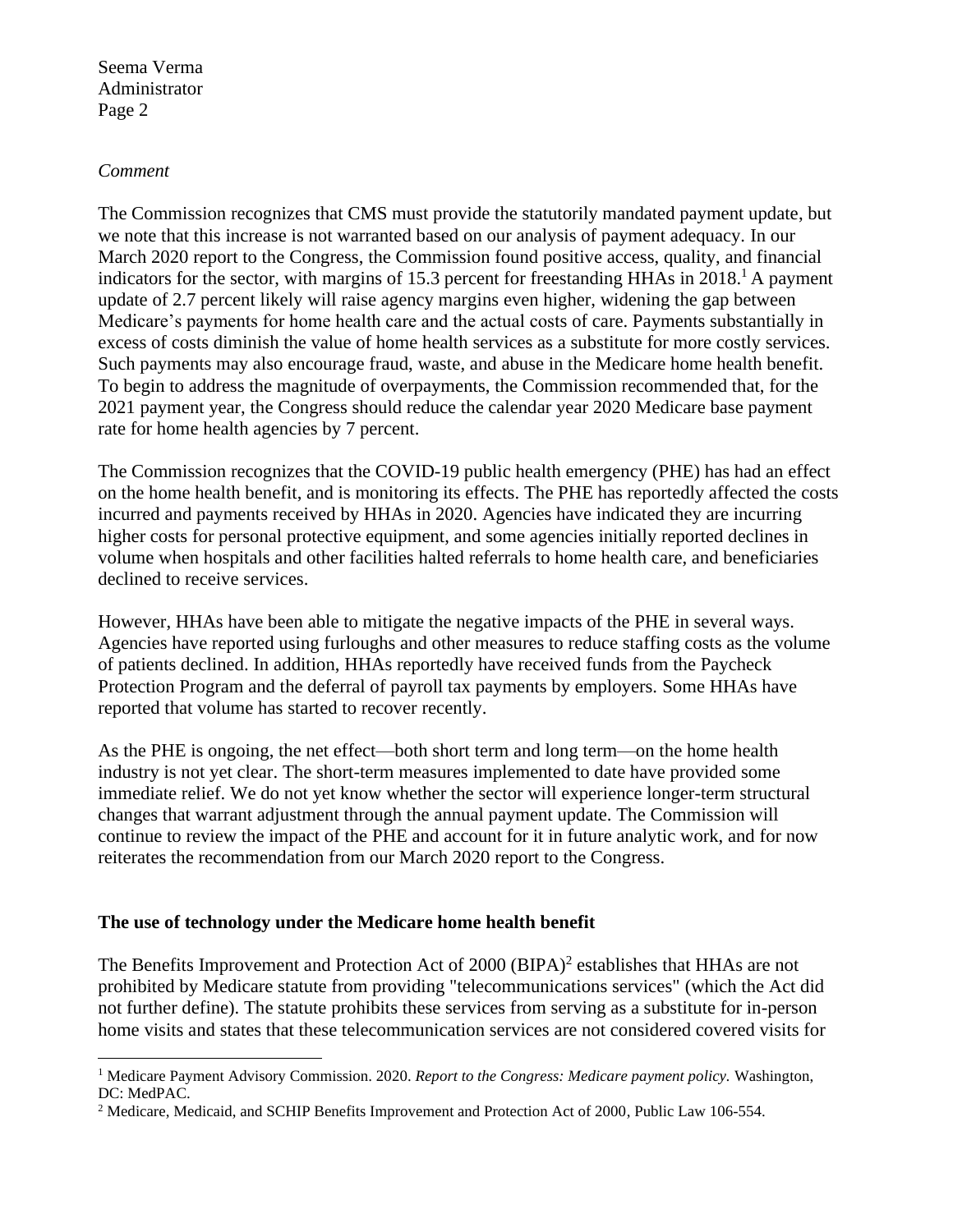purposes of eligibility or payment under Medicare. Since 2000, HHAs have implemented a broad range of telehealth services but, until recently, the cost of these services has not been recognized by Medicare.

In 2019, CMS modified its program regulations to permit HHAs to report the costs associated with remote patient monitoring. CMS defined remote patient monitoring as the digital storage and transmittal of physiological data by the patient to a home health agency. Agencies that used this modality for care planning were permitted to report it as a Medicare-allowable expense beginning in 2019. Only costs associated with the equipment and services related to remote patient monitoring could be reported. HHAs could continue to use other modalities of telehealth, as allowed by BIPA, but could not report costs associated with other modalities on the Medicare cost report.

On April 6, 2020, CMS published an interim final rule that, among other policies, permitted HHAs to report as a Medicare-allowable cost "other services furnished via telecommunications" during the PHE.<sup>3</sup> The "other services furnished via telecommunications" were not defined in the rule, but some examples were cited:

- The use of two-way video consults between nurses furnishing a home visit and a specialty clinician at the HHA.
- Specialized software that permits detailed assessment of the depth and surface area of surgical wounds and skin ulcers.
- An application that tracks appetite, mental health changes, biometrics, and other measures of patients at risk for sepsis through digital daily "check-ins."

In effect, the interim final rule expanded the modalities of telehealth that could be reported as Medicare-allowable costs for the duration of the PHE. In this year's proposed rule for the home health PPS, CMS noted that these technologies have application beyond the COVID-19 PHE. The rule thus proposes to make "other services furnished by telecommunications" an allowable cost under Medicare on a permanent basis.

# *Comment*

We recognize the unique and difficult circumstances in which CMS currently operates under the PHE. However, we are concerned about the broader implications of recognizing all services furnished via telecommunications as allowable costs on a permanent basis. In our March 2018 report to the Congress, the Commission advised policymakers to adopt a measured approach to expanding the coverage of telehealth services in the Medicare program, basing such decisions on

 $3$  Under the interim final rule, the remote patient monitoring or other telecommunication services cannot substitute for in-person visits ordered by the physician authorizing home health care. The plan of care must indicate how the use of such technology is related to the goals of the home health care episode. (Centers for Medicare  $\&$  Medicaid Services, Department of Health and Human Services. 2020. Medicare and Medicaid programs; Policy and regulatory revisions in response to the COVID-19 public health emergency. *Federal Register* 85, no. 66 (April 6): 19230–19292.)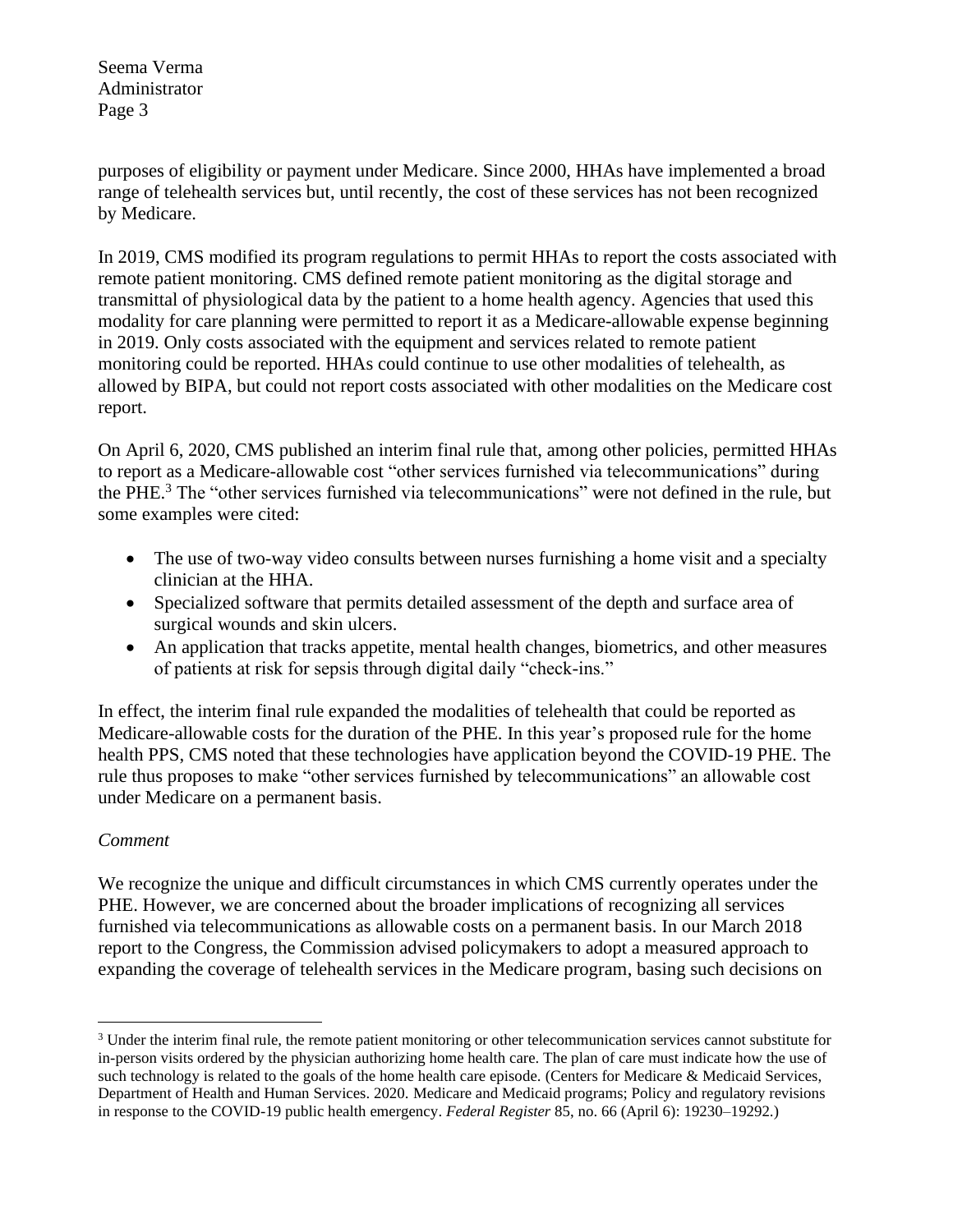evidence that these technologies have favorable impacts on cost, access, and quality of care.<sup>4</sup> In the absence of such evaluation, we do not support "other services provided via telecommunications" as an allowable cost under Medicare on a permanent basis at this time.

Medicare needs to consider how services provided via telecommunications will change the delivery of care before broader recognition as a Medicare-allowable cost is implemented. Inperson assessment and clinical care in a patient's residence has been a defining attribute of the Medicare home health care benefit, and the potential shift to more reliance on telehealth services raises policy issues that should be addressed before these services are recognized. Telehealth technologies have the potential to fundamentally change how care is delivered in the home. The evidence is still evolving about the capacity of these technologies to improve care for beneficiaries. A vaguely defined category such as "other services provided via telecommunications" has the potential to unintentionally promote inefficient or wasteful utilization that increases costs without yielding better outcomes or that reduces costs while yielding worse outcomes. While the rule would require that the services support goals included on the home health plan of care, this requirement may not be sufficient to ensure judicious use of these new services. The Commission acknowledges that existing statute already permits HHAs to provide these services, but recognizing them as a cost may accelerate adoption. Given the challenges of fraud, waste, and abuse in the home health benefit, creating a new category of vaguely defined services could increase the vulnerabilities to the Medicare program.

If this change is implemented, additional safeguards should be in place to ensure that beneficiaries and the Medicare program are protected. For example, Medicare will need safeguards to ensure that in-person care is provided at adequate levels under this broad definition of telehealth; however, the proposed rule includes no guidance to address this issue. As another example, if telehealth reduces the cost of home health care, it may create an incentive for patient selection, causing agencies to favor patients who benefit from these services and avoid those who do not benefit. The proposed rule does not provide any indication for how CMS intends to protect patient access to care or safeguard against stinting on in-person visits.

Further, such monitoring may prove challenging because the rule does not require HHAs to indicate on claims or patient assessments when an episode includes "other services provided via telecommunications." The lack of reporting will make it difficult to identify how and when agencies are using these services, what services are being used, how their use affects the mix and frequency of in-person home health care visits, and whether aberrant patterns of utilization are suggestive of fraud, waste, or abuse. If CMS proceeds with this proposal, it should indicate how, in the absence of patient-level reporting, the agency plans to assess the impact of "other services provided via telecommunications" and ensure access to and quality of care while maintaining program integrity. In 2018, the Commission suggested that CMS require reporting when remote

<sup>4</sup> Medicare Payment Advisory Commission. 2018. *Report to the Congress: Medicare payment policy.* Washington, DC: MedPAC.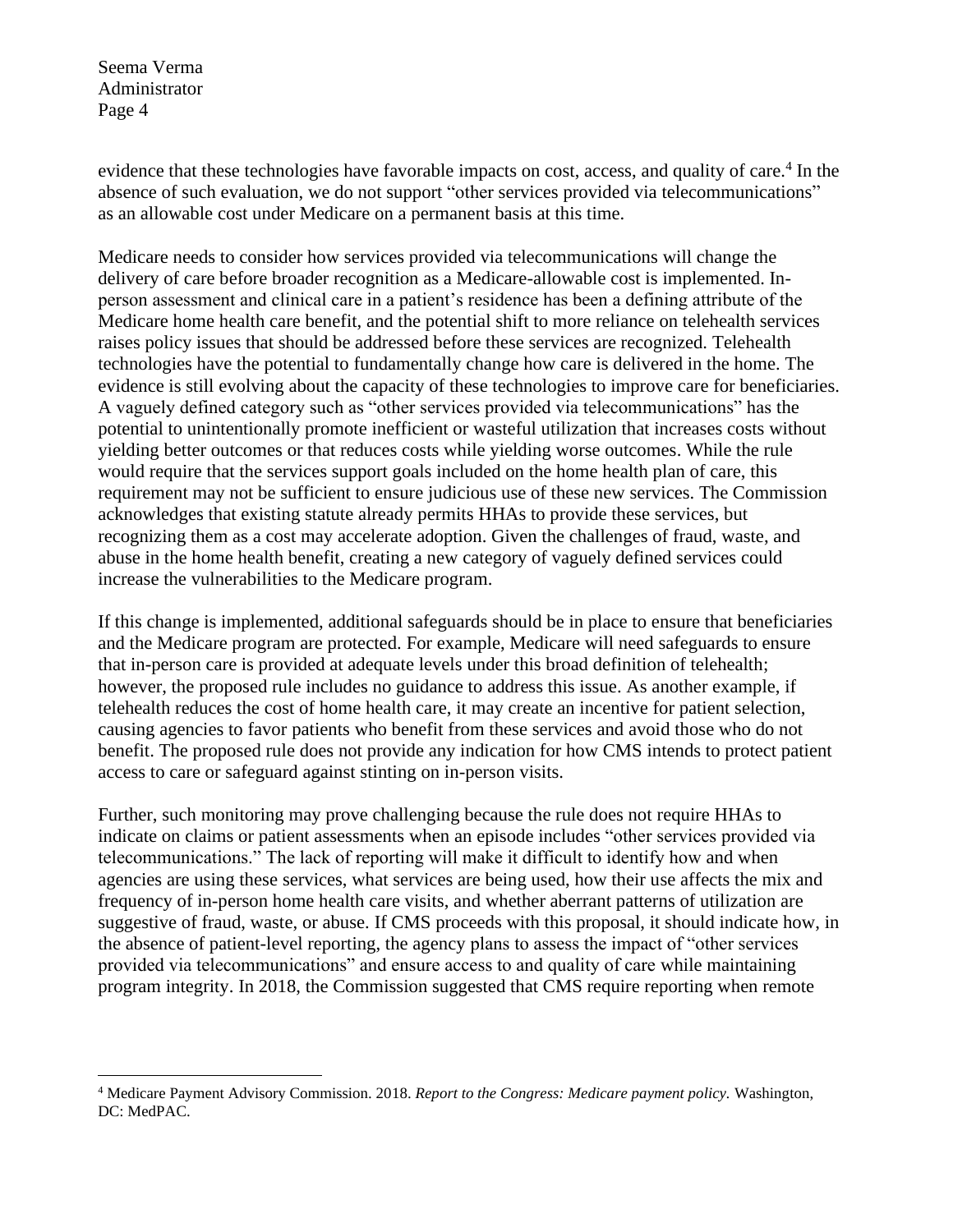patient monitoring was used in an episode, but CMS has not yet implemented reporting for this category of service.<sup>5</sup>

Adding a new category of broadly defined services could also reduce the accuracy of home health agency cost reports, as past experience suggests that HHAs struggle to accurately account for existing services under current guidance. For example, CMS audited a sample of HHA cost reports in 2011 and found that providers substantially overstated the costs of many services and included many non-allowable costs.<sup>6</sup> Including "other services provided via telecommunications" would create a new category of Medicare-allowable costs that, because it is not clearly defined, could potentially result in erroneous reporting, distorting the financial information that CMS uses to set payment weights and analyze payment rates and that the Commission uses in its payment adequacy analyses. In 2018, when Medicare proposed that HHAs report the costs associated with remote patient monitoring, CMS established a definition of these services that facilitated accurate reporting. A clear definition of "other" telehealth services will be required here as well.

## **Adopting the Office of Management and Budget's changes to geographic area delineations to establish hospital wage indexes for the home health PPS**

The payment rates for home health care services are adjusted to reflect the relative differences in area wage levels using geographic areas (called core-based statistical areas, or CBSAs) delineated by the Office of Management and Budget (OMB).<sup>7</sup> Periodically, OMB revises the delineations and CMS adopts them in establishing the wage index values. In 2018, OMB published an updated set of delineations that included the creation of new CBSAs, the splitting of some existing CBSAs, and changes in the designation of some areas from rural to urban and from urban to rural.<sup>8</sup>

 $<sup>7</sup>$  The home health wage index is based on the pre-floor, pre-reclassified hospital inpatient prospective payment system</sup> wage index. Unlike most other Medicare payment systems, the local area adjustment for home health services is determined by the beneficiary's county in which they received service rather than the provider's location. <sup>8</sup> On April 10, 2018, OMB issued OMB Bulletin No. 18-03, which superseded the August 15, 2017, OMB Bulletin No. 17-01. On September 14, 2018, OMB issued OMB Bulletin No. 18–04, which superseded the April 10, 2018, OMB Bulletin No. 18-03. CMS was unable to complete an exhaustive review of the changes in these 2018 OMB bulletins prior to the issuance of the FY 2019 IPPS/LTCH rule. OMB issued another interim bulletin on March 6, 2020, which CMS stated was not issued in time for inclusion in the development of the FY 2021 proposed rule.

<sup>5</sup> Medicare Payment Advisory Commission. 2018. Comment letter for *"Medicare and Medicaid programs; CY 2019 home health prospective payment system rate update and 2020 case-mix adjustment methodology refinements; home health value-based purchasing model; home health quality reporting requirements; home infusion therapy requirements; and training requirements for surveyors of national accrediting organizations,"* CMS-1689-P. August 30.

<sup>6</sup> According to CMS, the inappropriate costs reported by HHAs included "excess salary expense and/or excess owner's compensation, private duty nursing costs, luxury auto expenses, non-allowable costs for marketing/advertising/public relations, federal tax preparation for an HHA owner, landscaping fees for an HHA owner's home, and lobbying expenses." (Centers for Medicare & Medicaid Services, Department of Health and Human Services. 2013. Medicare and Medicaid programs; home health prospective payment system rate update for CY 2014, home health quality reporting requirements, and cost allocation of home health survey expenses. Final rule. *Federal Register* no. 78 (December 2): 72556–72320.)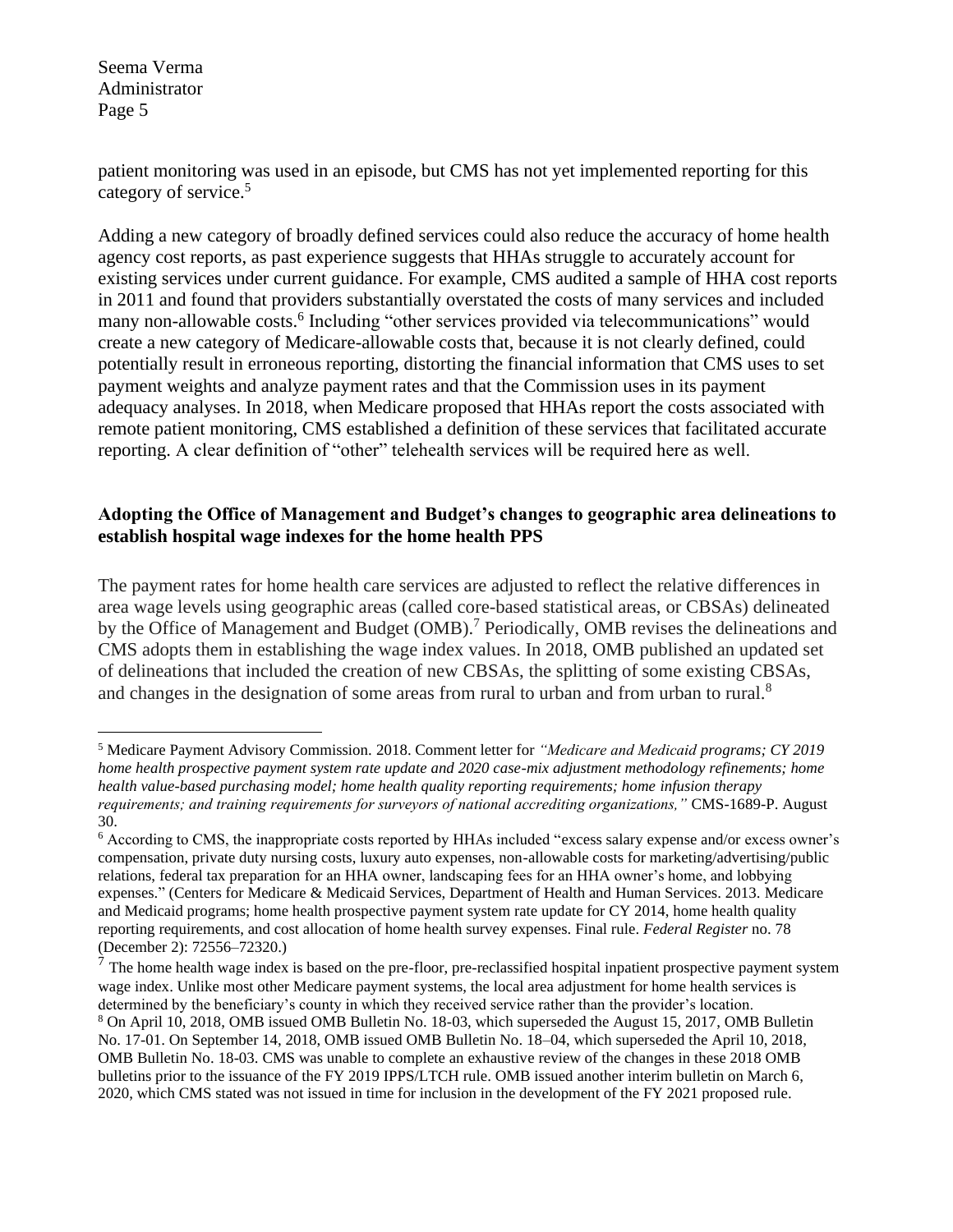For CY 2021, CMS proposes to adopt the 2018 OMB delineations of geographic areas. Consistent with the wage index transition policy implemented in other sectors, CMS proposes a 5 percent limit on wage index reductions, thus mitigating the impact on hospitals whose wage index values will decrease. The adoption of the new wage index values would be done in a budget-neutral manner.

### *Comment*

The Commission supports the adoption of the new delineations of the geographic areas. Regarding the limit on decreases to the wage index values, the Commission supports eliminating wage index declines of more than 5 percent in one year. However, the Commission believes the limit should apply to both increases and decreases in the wage index, not just decreases. As a result, no provider would have its wage index value increase or decrease by more than 5 percent for 2021. Consistent with CMS's proposed approach and statute, the implementation of the revised relative wage index values (where changes are limited to plus or minus 5 percent) should be done in a budget-neutral manner.

The Commission also reiterates its June 2007 recommendations on wage index reform.<sup>9</sup> We recommended that the Congress repeal the existing hospital wage index and instead implement a market-level wage index for use across the inpatient prospective payment system and other prospective payment systems, including certain post-acute care providers. Specifically, our recommended wage index system would:

- use wage data from all employers and industry-specific occupational weights,
- adjust for geographic differences in the ratio of benefits to wages,
- adjust at the county level and smooth large differences between counties, and
- include a transition period to mitigate large changes in wage index values.

Compared with the current system, the wage index system we proposed would more fully reflect input prices, automatically adjust for occupational mix, reduce circularity, and reduce large differences between adjoining areas. Two significant research evaluations commissioned by the Secretary concluded that MedPAC's proposed wage index system would be an improvement over

<sup>9</sup> Medicare Payment Advisory Commission. 2007. *Report to the Congress: Promoting greater efficiency in Medicare*. Washington, DC: MedPAC.